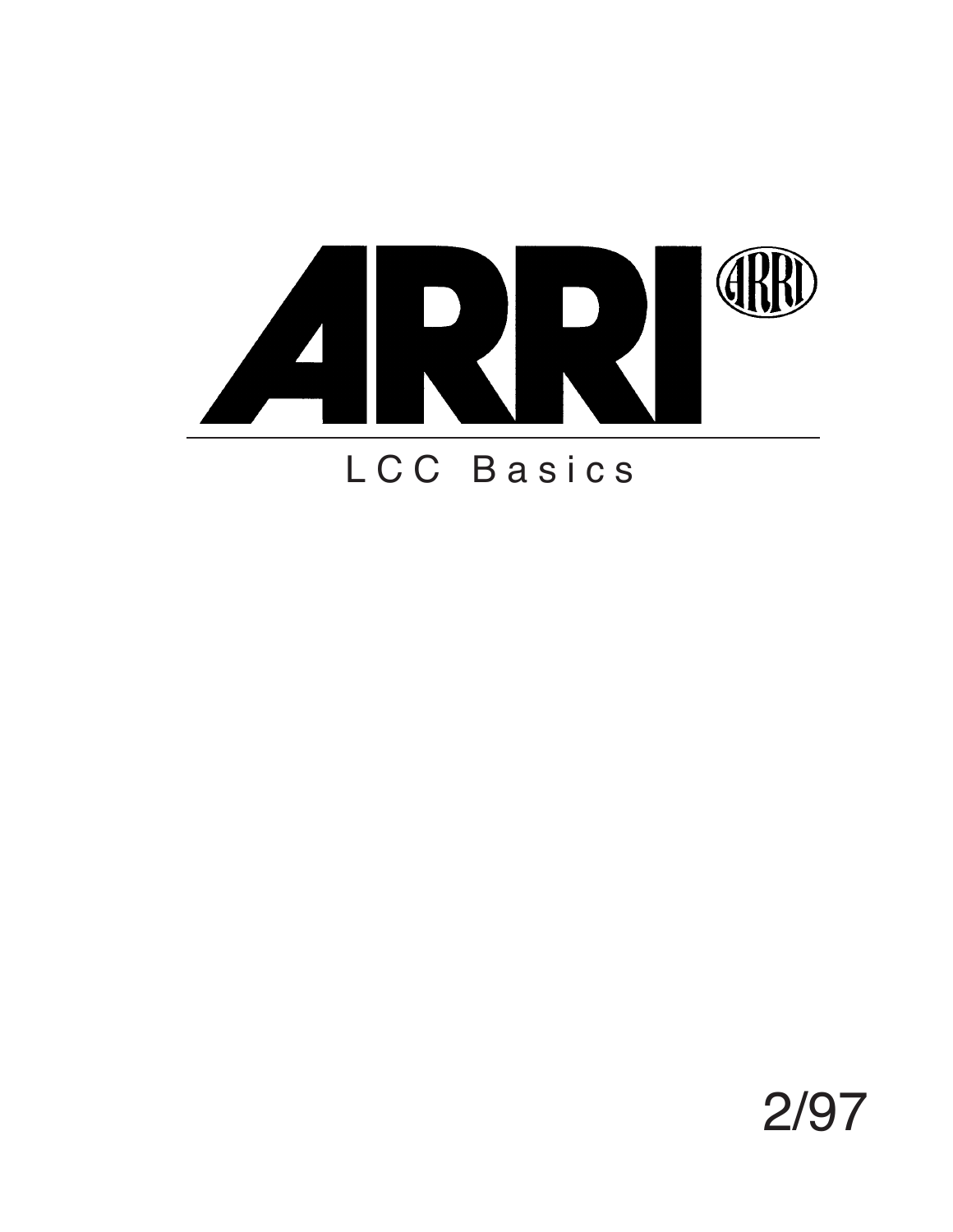

# **ARRI Laptop Camera Controller**

The Arriflex LCC (Laptop Camera Controller) is a software program that allows the camera assistant to control the Arriflex 535, 535B, 435, and 16SR 3 from a Laptop computer. Through an easy to use graphical interface, the user can access all camera status information, change camera settings and keep film inventory logs and camera reports.

The LCC allows for an unprecedented amount of control over the camera, including such advanced features as multiple step speed/exposure ramps, frame accurate rewinding or fast forwarding, and running the camera at the speed of 1 fps and at negative speeds, depending on the camera used.

## **Display/Control Features.**

- The Main Screen (see graphic) displays all camera status information and basic control buttons.
- Customizable pulldown menus allow the user to change fps, shutter angle and Arriglow settings.
- Multiple step speed/exposure ramps can be created and stored. The LCC assists the user by automatically calculating relevant shutter angles, fps range and T-stop compensation and by displaying screentime and footage needed. Cameras without an electronic mirror shutter can still use the full power of speed/exposure ramps when used with the Arriflex ICU (Iris Control Unit).
- The *Go to...* feature allows for rewinding (or running forward) to any frame on a roll of film.
- Setting of Timecode and Camera Preferences is simplified.
- Extensive help screens and alerts keep the user informed on all aspects of camera operation.

### **Accounting Features**

- Through the *Received*, *Available*, and *Exposed Film Log*s all film that passes through the camera persons' hands can be accurately accounted for.
- Information (i.e. fps, shutter angle, length of exposed take, total footage shot) can be entered in completely customizable *Camera Reports* either automatically by the camera or manually by the user.
- *Camera Reports* can be printed, faxed, sent by modem and/or exported for use in post production.
- The *Daily Film Report* lists all footages used during the day sorted by emulsion.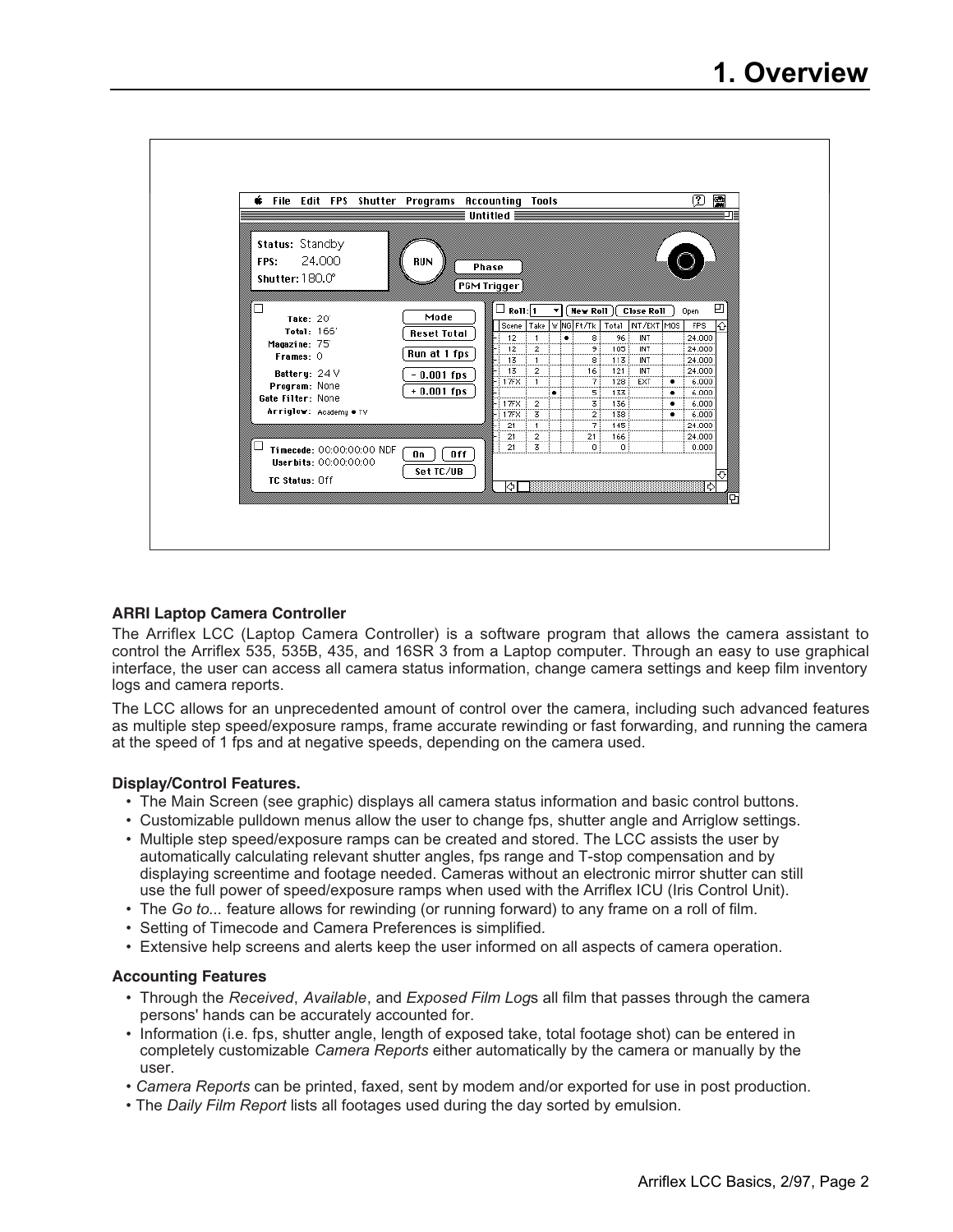

The Main Screen allows the user to read the status of the camera and to control its features. Clicking on one of the *Window Buttons* will open up the respective window.

### **The Basic Status Field**

The *Basic Status Field* shows the three most important pieces of information: the status of the camera, the fps value and the shutter opening. In addition the LCC will indicate an active speed/exposure ramp and show ramp status information during an external ramp.

## **The Basic Control Buttons**

Clicking once on the *Run* button will start the camera, clicking again will stop it. The "~" key can also be used to start and stop the camera. This key will function at any time. The Start/Stop button on the camera can of course also be used. Regardless of how the camera is started, the LCC will know when the camera is running.

The *Phase* button on the LCC performs the same functions as the PHASE button on the camera. The *PGM Trigger* button will trigger a pre-programmed speed or speed/shutter change. These programs can be created, edited and activated by using the commands in the *Programs* menu.

#### **The Shutter Icon**

When connected to a 535 or 435ES, the *Shutter* icon will show the shutter opening. The shutter angle for the 535B and 16SR 3 will only be displayed as long as the camera is running at 1 fps (PHASE). At any other speed, the shutter icon will look as if it was completely closed. The *Shutter* icon will rotate when the camera is running.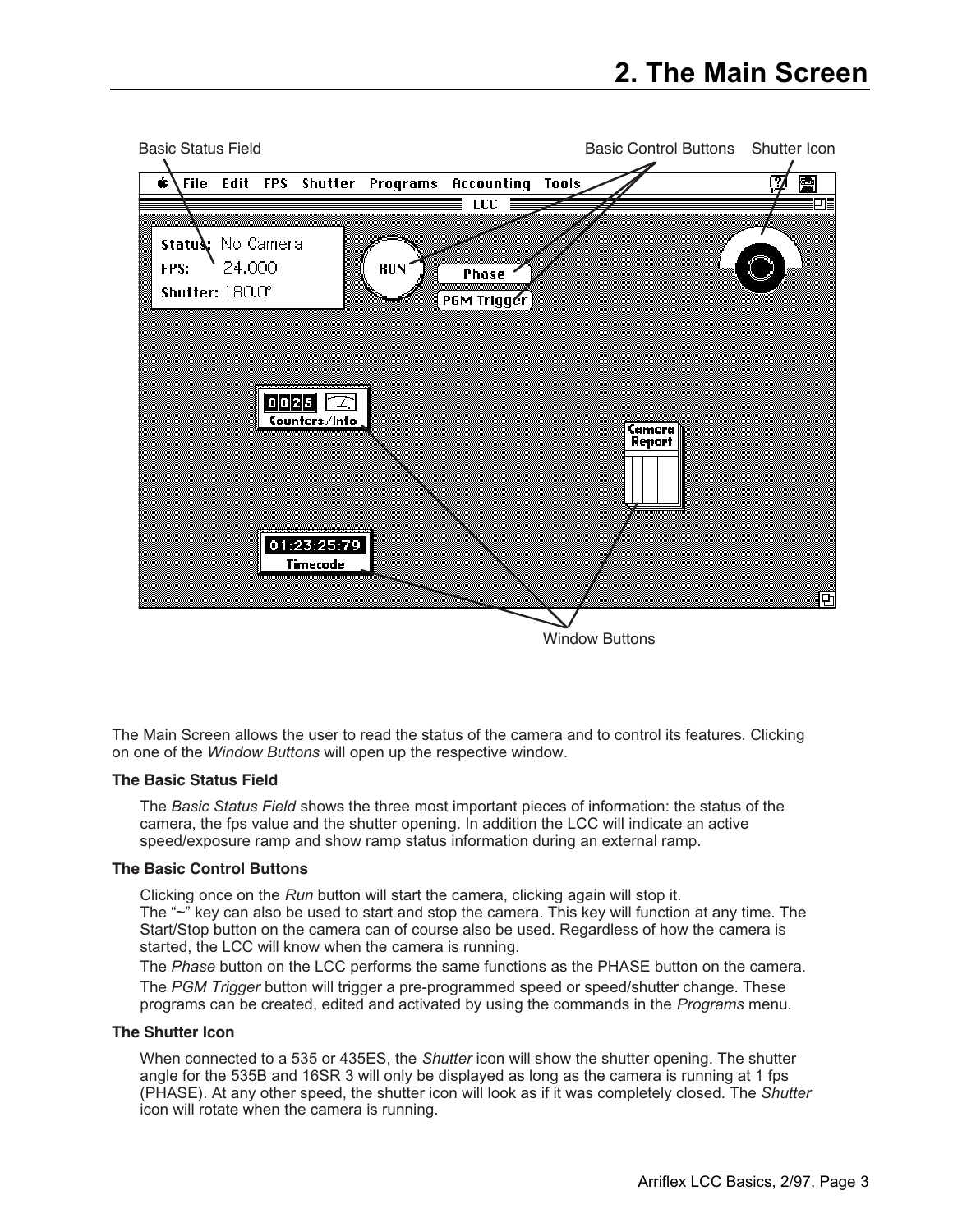

Clicking on any of the Window buttons will open the respective window. These windows contain additional status information and advanced control capabilities.

## **Counters**

Depending on the camera used, the *Counters* window displays the following counters that are also available on the camera LCD display: Take, Total, Magazine, Battery, Gate Filter. In addition it displays the following status information: Frames, Program, Arriglow.

## **Buttons**

| Mode           | Clicking this button will change the mode of the LCD display on the camera.                                                                                                        |
|----------------|------------------------------------------------------------------------------------------------------------------------------------------------------------------------------------|
| Reset Total    | Clicking this button will reset the TOTAL counter on the camera to "0000".                                                                                                         |
| Run at 1 fps   | Clicking this button will make the camera run at 1.000 fps crystal speed.                                                                                                          |
| $+/-0.001$ fps | Each time one of these buttons is clicked, the current camera speed will change<br>by 1/1000 fps. These buttons can be used to fine tune the fps rate while shooting<br>a monitor. |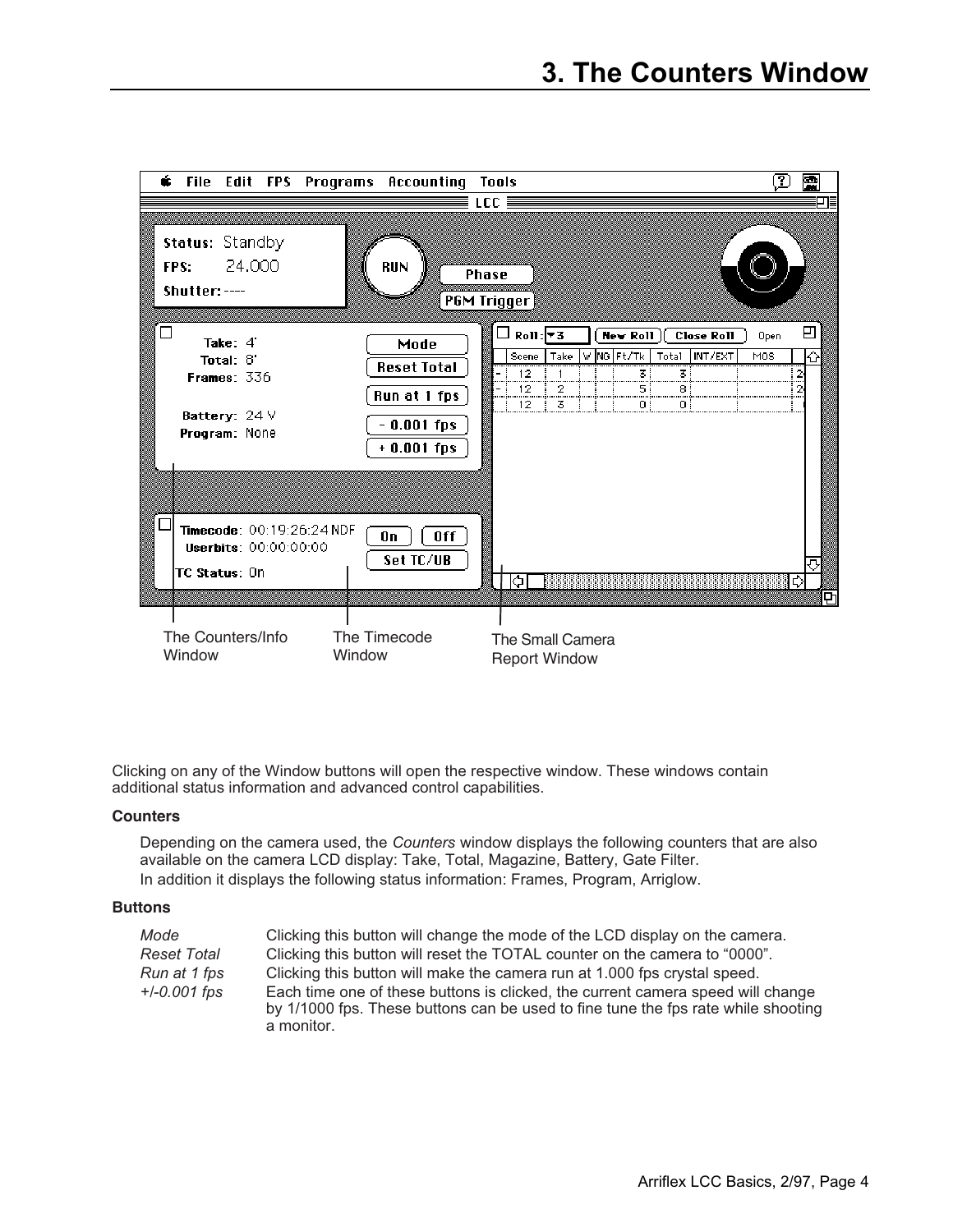

Clicking the *Timecode* button will open up the *Timecode* window. Once opened, this window can be closed by clicking in the square at the top left of the window.

## **Timecode Counters and Status**

The current Timecode and Userbits will be shown. After the Timecode number, you will see either *NDF* (non-drop frame) or *DF* (drop frame).

The *TC Status* will indicate if Timecode is on, off, or if an error condition exists.

# **The Buttons in the Timecode Window**

| On        | This button will turn Timecode on. This may take up to 4 seconds, so be patient.                                                                                                                                   |
|-----------|--------------------------------------------------------------------------------------------------------------------------------------------------------------------------------------------------------------------|
| Off       | This button will turn Timecode off. This may take up to 4 seconds.                                                                                                                                                 |
| Set TC/UB | Clicking on this button will bring up a dialog box that allows the user to change<br>the Timecode and/or Userbits in the camera. Setting new Timecode with this<br>dialog box will automatically turn Timecode on. |
| Set TCS   | Only with the 435: the timecode sensitivity (TCS) number can be set.                                                                                                                                               |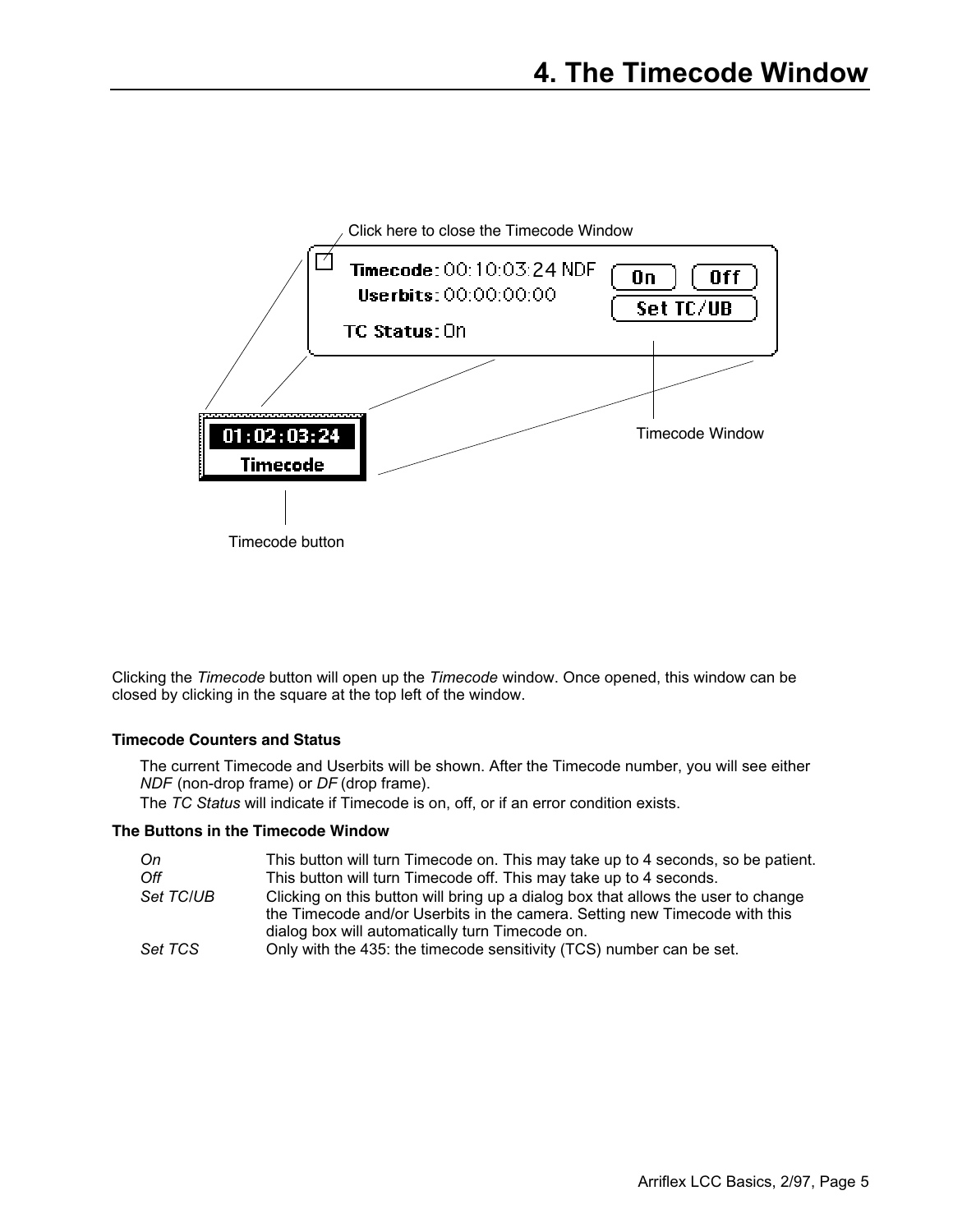# **5. The Small Camera Report Window**



The *Small Camera Report* is used to record information automatically from the camera.

### **The Header**

The user can navigate camera reports through the *Roll Menu* in the Header*.* The Header also contains buttons that allow the user to close an existing camera report or to open a new one.

## **The List**

The *List* part of the *Small Camera Report* is divided into various columns. The column width and position can be changed. Any column can be hidden from view with the *Columns* menu command. The LCC can enter data automatically into the following columns: Scene, Take, Ft/Tk, Total, FPS, Shutter, TC In, TC Out, Userbits, Time of day, Frame In, Frame Out, Screentime, Program, Gate Filter, Take ID.

The user can enter data into any of these columns as well as into the following: NG, Waste, MOS, Int/Ext and 6 custom columns, that the user can name.

## **Circling Takes**

Holding down the command key while placing the cursor over a take number will change the cursor into the circle tool. Clicking on a take with the circle tool will place a circle around that take number.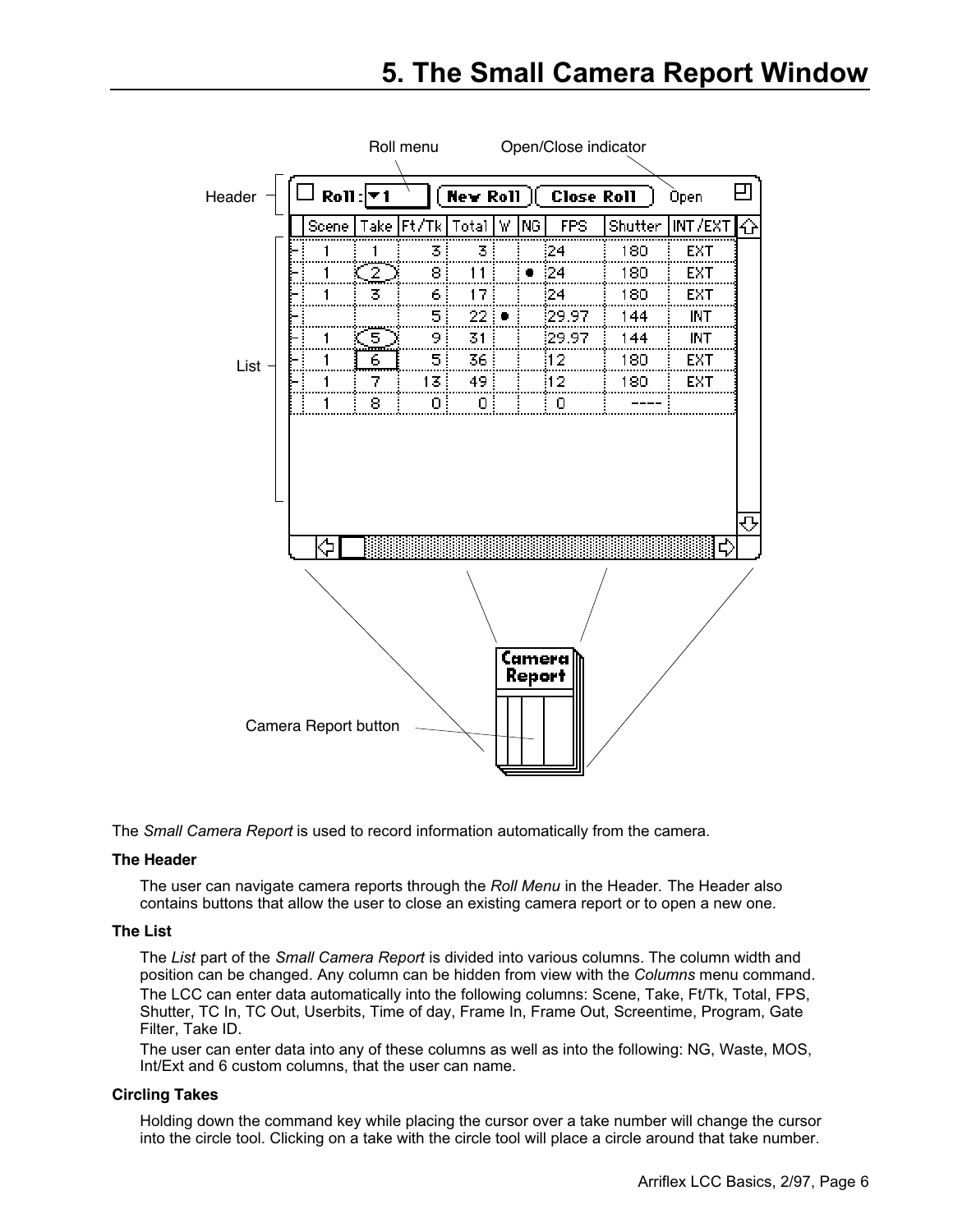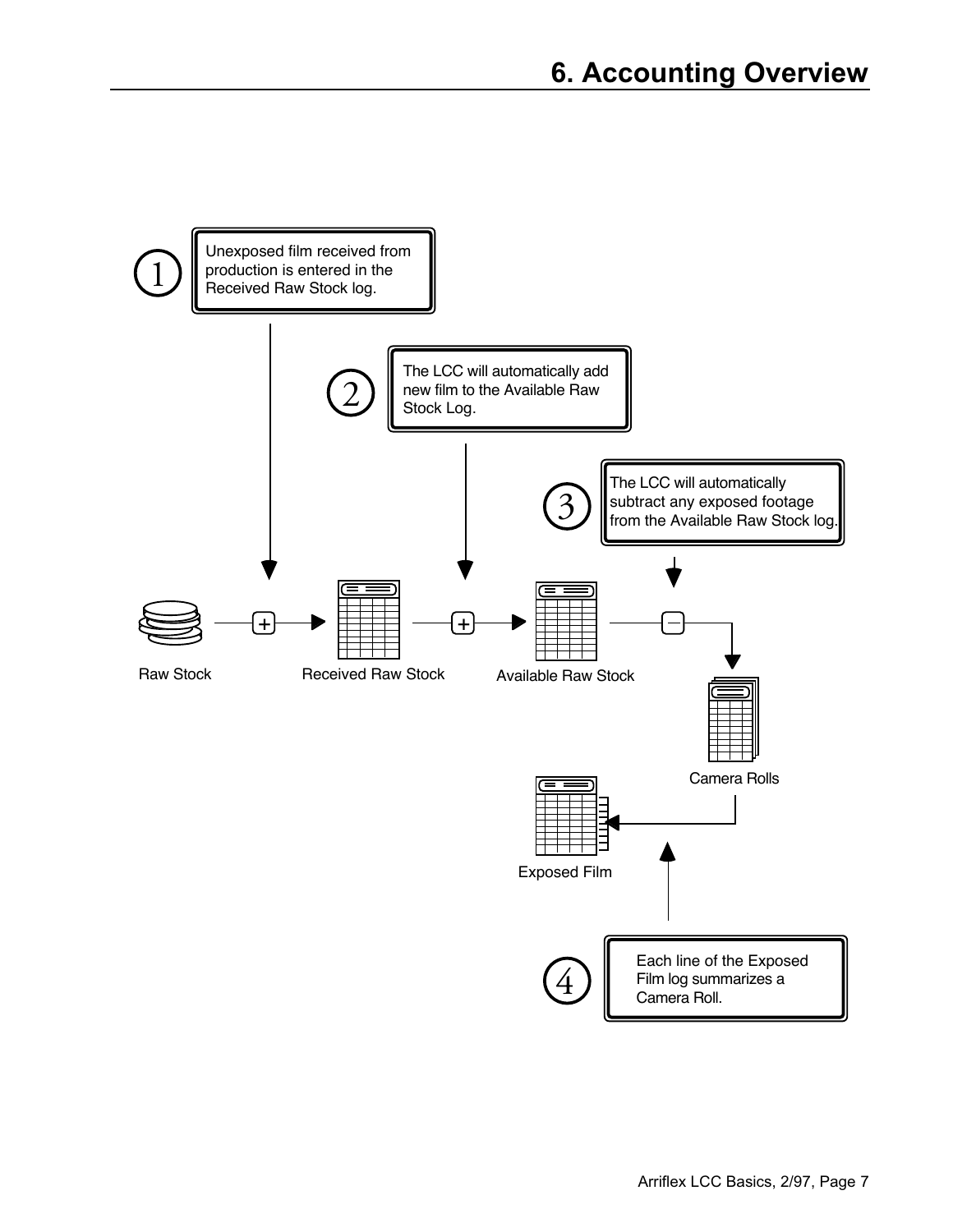### **The Flow of Film**

The accounting features of the LCC allow the AC to keep track of all the footage from pre to post production. The LCC keeps three logs to track all footage. These are the *Received Raw Stock* log, the *Available Raw Stock* log and the *Exposed Film* log.



At the end of the day the AC can print out all *Camera Reports* and/or a *Daily Film Report* which contains the totals of all the film shot, sorted by emulsion. The other logs can also be printed. All these lists, reports and logs are stored in an accounting file. It is recommended to create one accounting file per show. If no accounting file is open, the title bar of the LCC will show the word "LCC". If an accounting file is open, its name will be displayed in the title bar.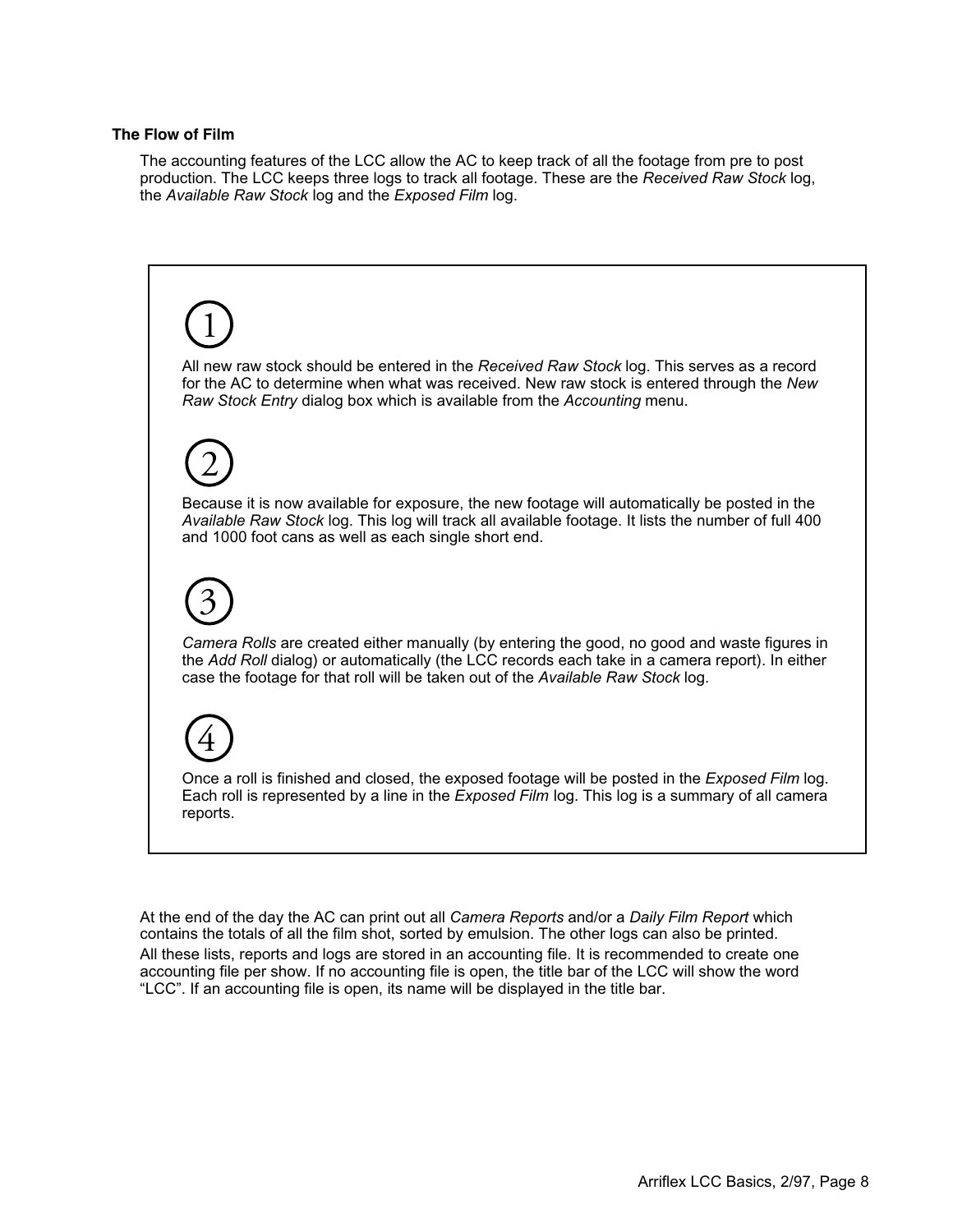# **Two Ways to Keep Accounting**

The LCC allows the user to keep track of film in two different ways: manual and automatic accounting

The total footage for each roll can be entered into the LCC at the end of the day. The LCC will subtract the used footage from the *Available Raw Stcok* log and post the correct amounts in the *Exposed Film* log. This is called *Manual Accounting*. Alternatively, the LCC can be connected to a camera and record camera reports automatically. This is called *Automatic Accounting.*



### **Manual Accounting**

Received film is entered into the *Received Raw Stock* log. At the end of the day the good, no good and waste footages from the paper camera reports are entered into the *Add Roll* dialog. This will create a camera roll for each paper camera report, subtract the used footage from the *Available Raw Stcok* log and post them in the *Exposed Film* log.

With this method the LCC can accurately keep track of all raw stock, exposed film and short ends. It also allows the user to see how much film is left for each stock, and to print out *Daily Film Reports*, listing all the footage used in a concise form.